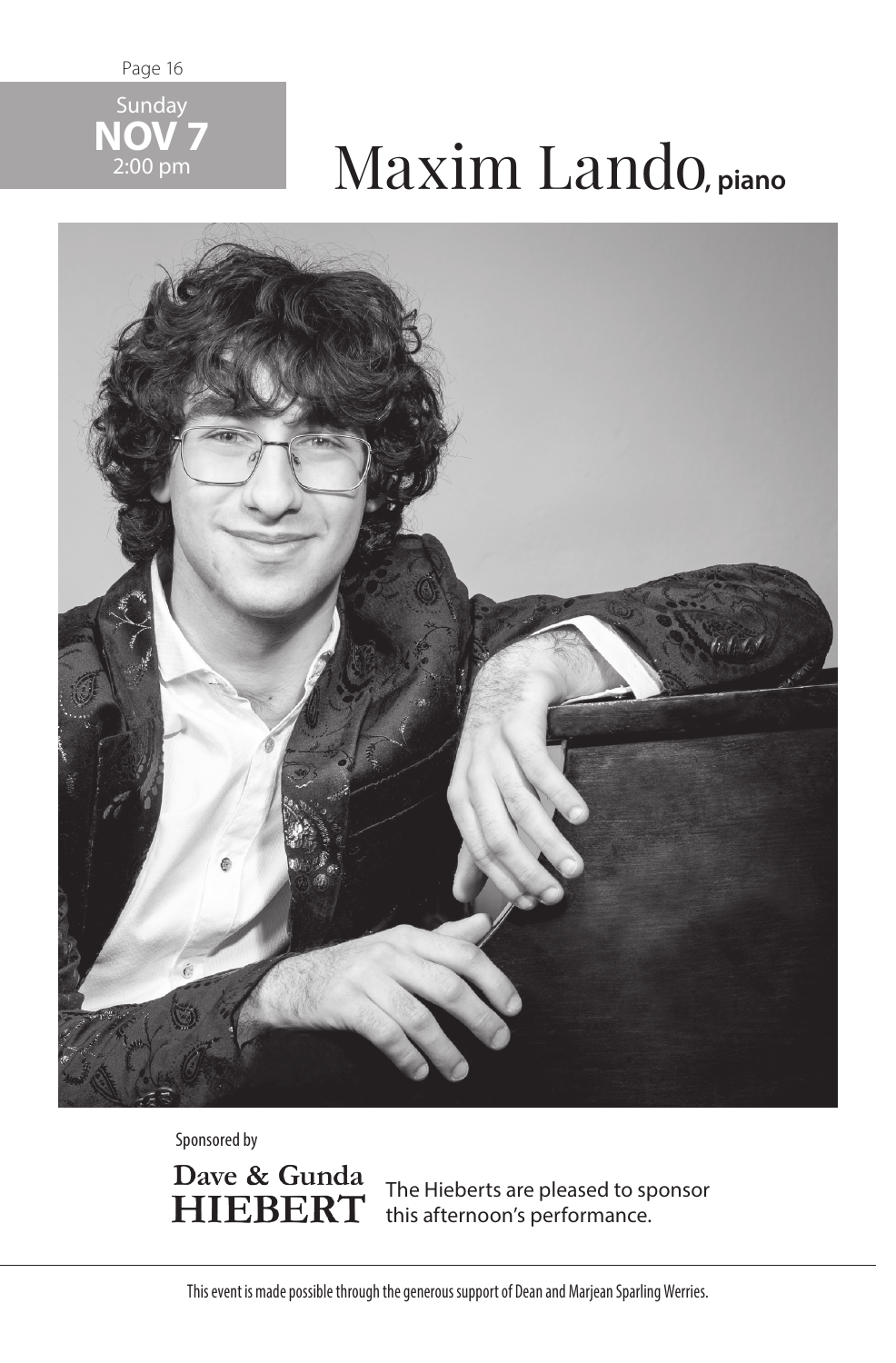## PROGRAM

Chaconne in D Minor for the Left Hand . . . . . . . . . . . arr. Johannes Brahms (1833–1897) from Partita for Solo Violin No. 2 in D Minor, BWV 1004 . . . . . . . Johann Sebastian Bach (1685–1750)

Piano Sonata No. 6 in F Major, Op. 10, No. 2 .....Ludwig van Beethoven (1770–1827)

- *I. Allegro*
- *II. Menuetto, Allegretto*
- *III. Presto*

Après une lecture du Dante: Fantasia quasi Sonata ("Dante" Sonata) . . . . . . . . . Franz Liszt (1811–1886)

## **20-Minute Intermission**

## **Program is subject to change.**

Please see your pre- and post-performance emails for program notes.

Praised for both his "infectious exuberance" and "impressive delicacy" *(The New York Times),* Maxim Lando was awarded the prestigious 2020 Gilmore Young Artist Award and was also named *Musical America's* "New Artist of the Month." He first received international attention in 2017, appearing on the piano bench alongside Lang Lang to perform the parts intended for Mr. Lang's injured left hand at Carnegie Hall's Gala Opening Night; they were also joined by Chick Corea for an unprecedented three-pianist version of Gershwin's "Rhapsody in Blue" with the Philadelphia Orchestra, led by Yannick Nézet-Séguin.

Maxim has performed with renowned orchestras around the world, including the symphonies of Pittsburgh, Toronto, Vancouver, Hawaii and St. Petersburg as well as Russia's Mariinsky Theater Orchestra, the Russian National Orchestra, Bolshoi Symphony, Moscow Philharmonic, Kazakh